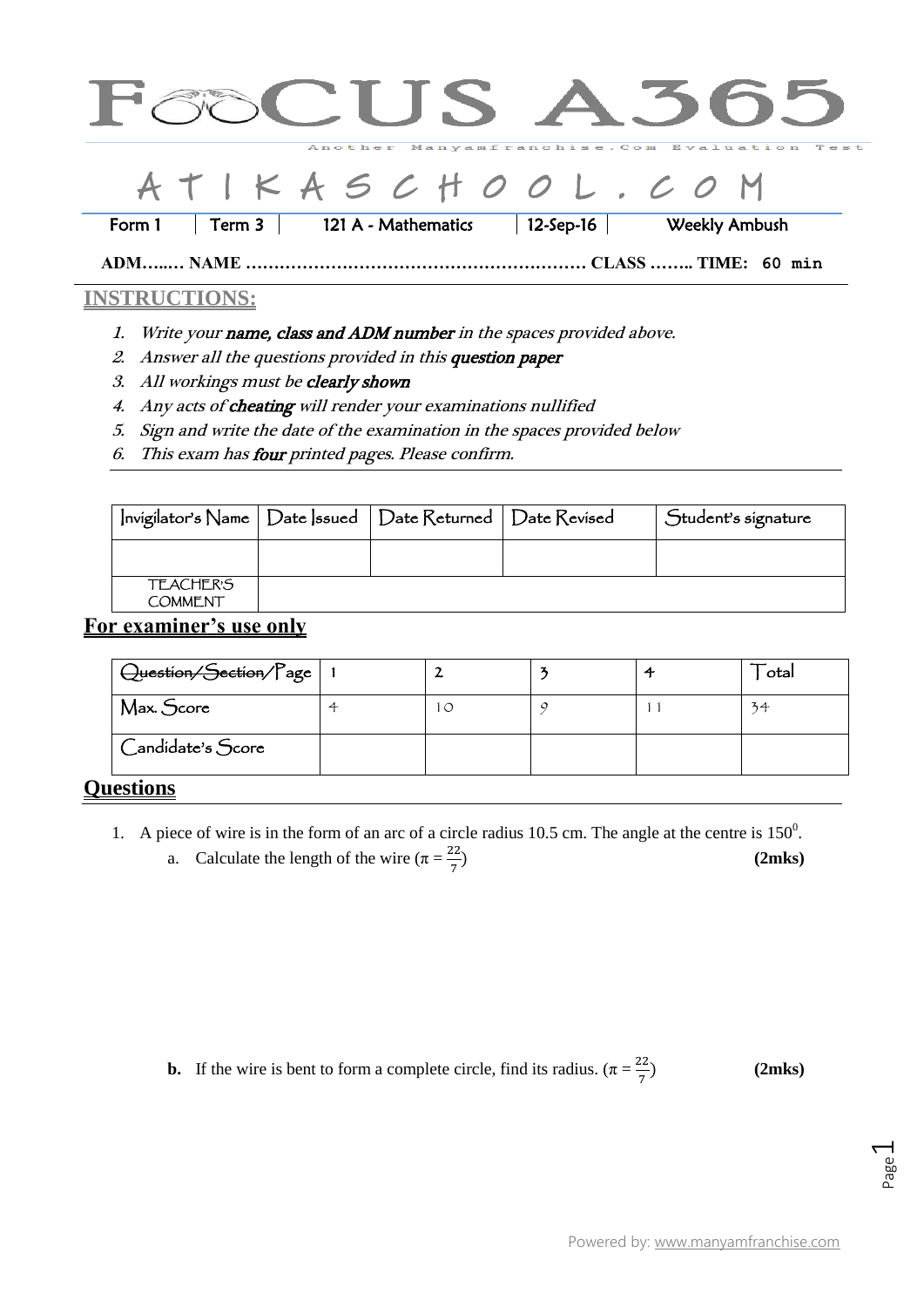2. A cylindrical container of diameter 15cm and depth 20cm is full of water. If the water is poured into an empty cylindrical jar of diameter 10 cm, find the depth of the water in the jar ( $\pi = \frac{2}{5}$  $\frac{22}{7}$  (3mks)

3. A cylindrical tank has a diameter of 5.0 m. and contains 110 000 Litres of water. What is the height of the water in the tank? **(Hint**: 1 litre =  $1000 \text{ cm}^3$ ) )  $(\pi = \frac{2}{7})$ 7 **(3mks)**

4. Find the volume of the following solids a. A cube whose height is 12 cm **(2mks)**

b. A cuboid with a squared bottom of length 3 m and height 250 cm **(2mks)**

Page  $\overline{\curvearrowright}$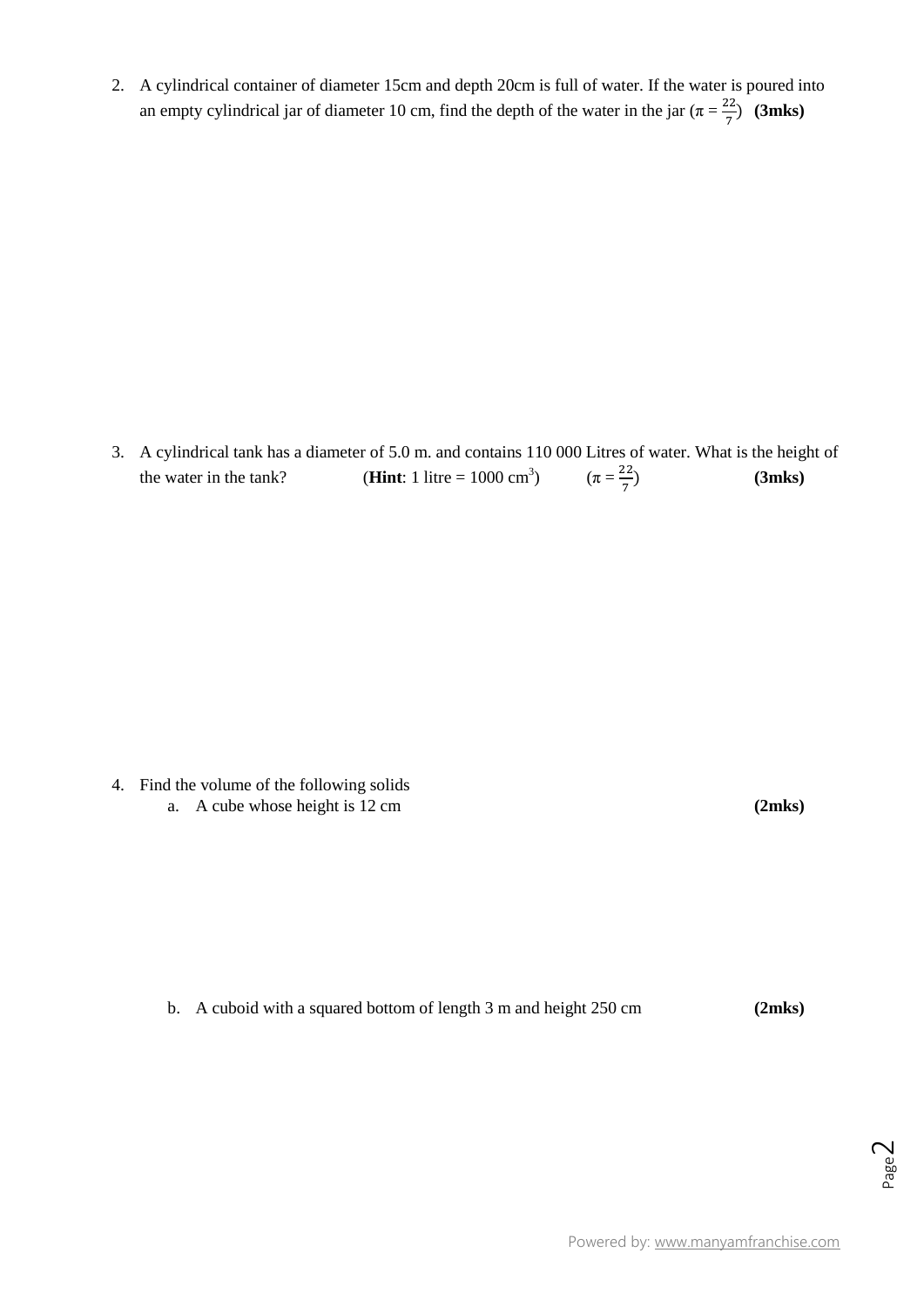5. A cyclist rode round a roundabout twice. He covered a distance of 840 m. what is the diameter of the round about? **(3mks)**

6. Find the perimeter of the figure below with a radius of 2x cm to its simplest form  $(\pi = \frac{2}{\pi})$  $\frac{22}{7})$ 





7. Find the area of an irregular shape in the diagram below on  $1 \text{ cm}^2$  squares  $(3 \text{m} \text{ks})$ 



Page ന